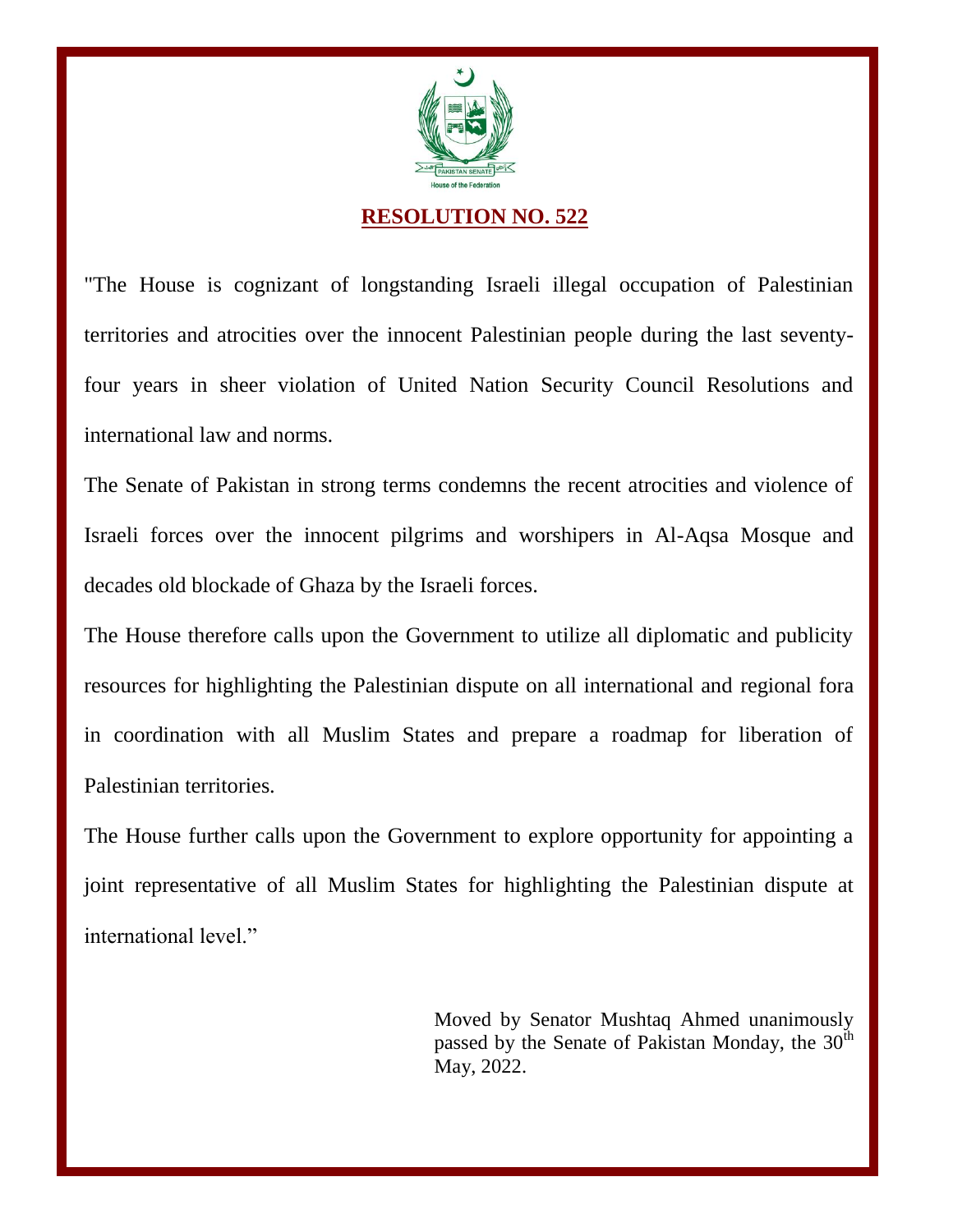

## **RESOLUTION NO. 523**

"The Senate of Pakistan is cognizant of the wide spreading Islamophobia around the world and expresses deep dismay and shock caused by the contemptuous act of burning, tearing and desecrating the Holy Quran by Rasumus Paludan on 14th April, 2022 in Sweden in sheer violation of international law and relevant UN Resolutions.

The House therefore calls upon the Government to summon the Ambassador of Sweden and convey in strong terms the sentiments of the people of Pakistan over the provocative act and further demand stern legal action against the perpetrators.

The House further calls upon the Government to use political and diplomatic channels for discouraging occurrence of such provocative crimes against Muslim sentiments in the garb of freedom of expression in all UN member countries."

> Moved by Senator Mushtaq Ahmed unanimously passed by the Senate of Pakistan Monday, the  $30<sup>th</sup>$ May, 2022.